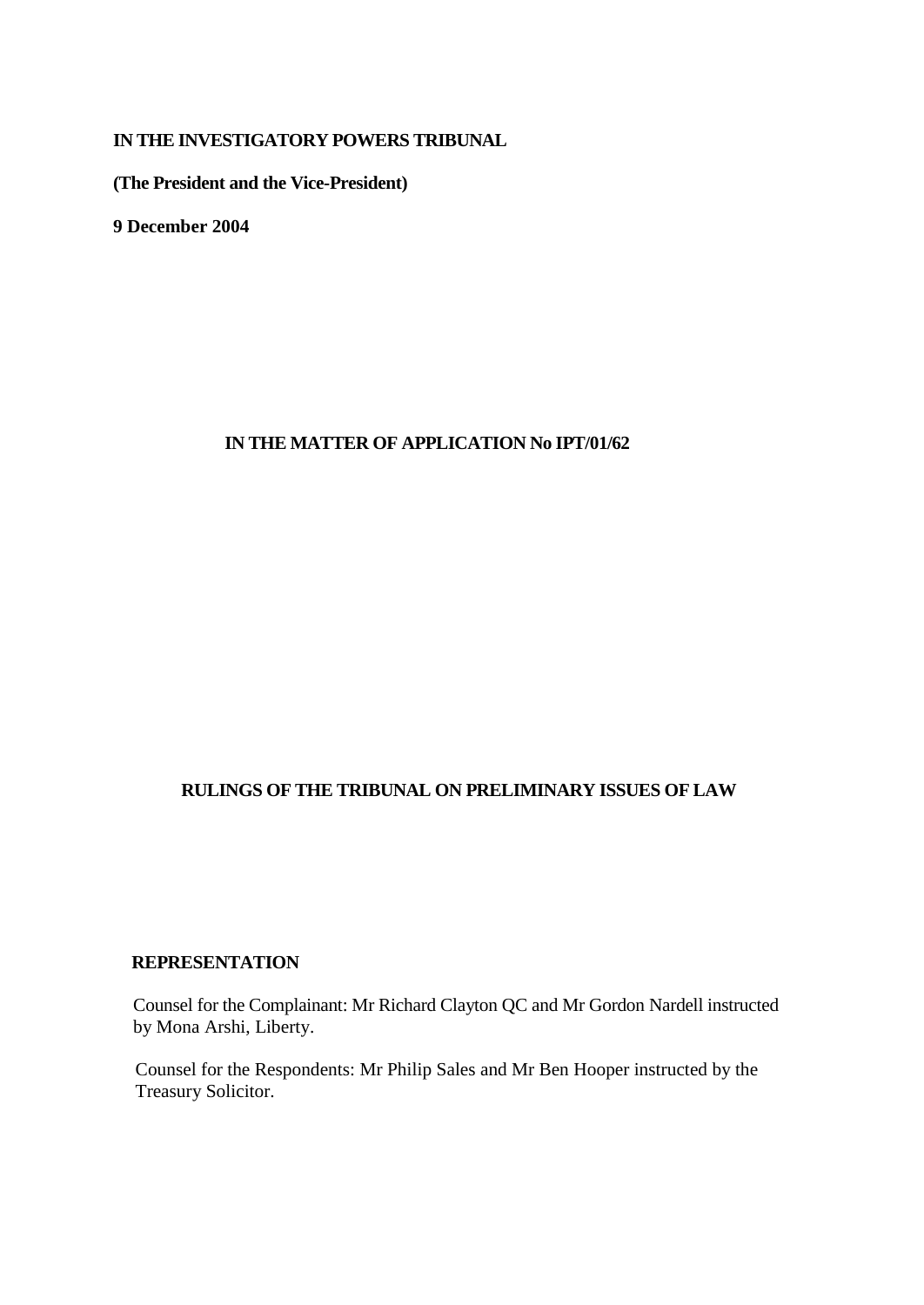### I. INTRODUCTION.

- 1. On 6 July 2001 the Complainant made (a) a complaint to the Tribunal under the Regulation of Investigatory Powers Act (RIPA, s65(4)) and (b) a claim under the Human Rights Act 1998 (HRA, s7(l)(a) and within the jurisdiction of the Tribunal under s65(2)(a) RIP A) in respect of alleged ongoing interception by one or more of the respondent agencies (the Security Service, GCHQ and the Commissioner of Police for the Metropolis) over a period dating back to June 1996. In 1998 he had made a similar complaint under the Interception of Communications Act 1985 (the 1985 Act), which was replaced by RIP A with effect from 2 October 2000.
- 2. The Complainant also alleges harassment, intrusive surveillance, interference with property, removal of documents, interference with a web site and e-mails and interception of privileged communications by the respondent agencies.
- 3. The Complainant seeks a final order prohibiting the agencies from intercepting any communication by him in the course of its transmission by means of a telecommunications system or retaining or otherwise processing the product of any such interception except on the grounds and subject to the procedure provided by RIPA Part I.
- 4. He also seeks an order requiring the destruction of any product of such interception held by each respondent, whether or not obtained pursuant to any warrant or authorisation; and an award of compensation under s 67(7) RIPA and/or damages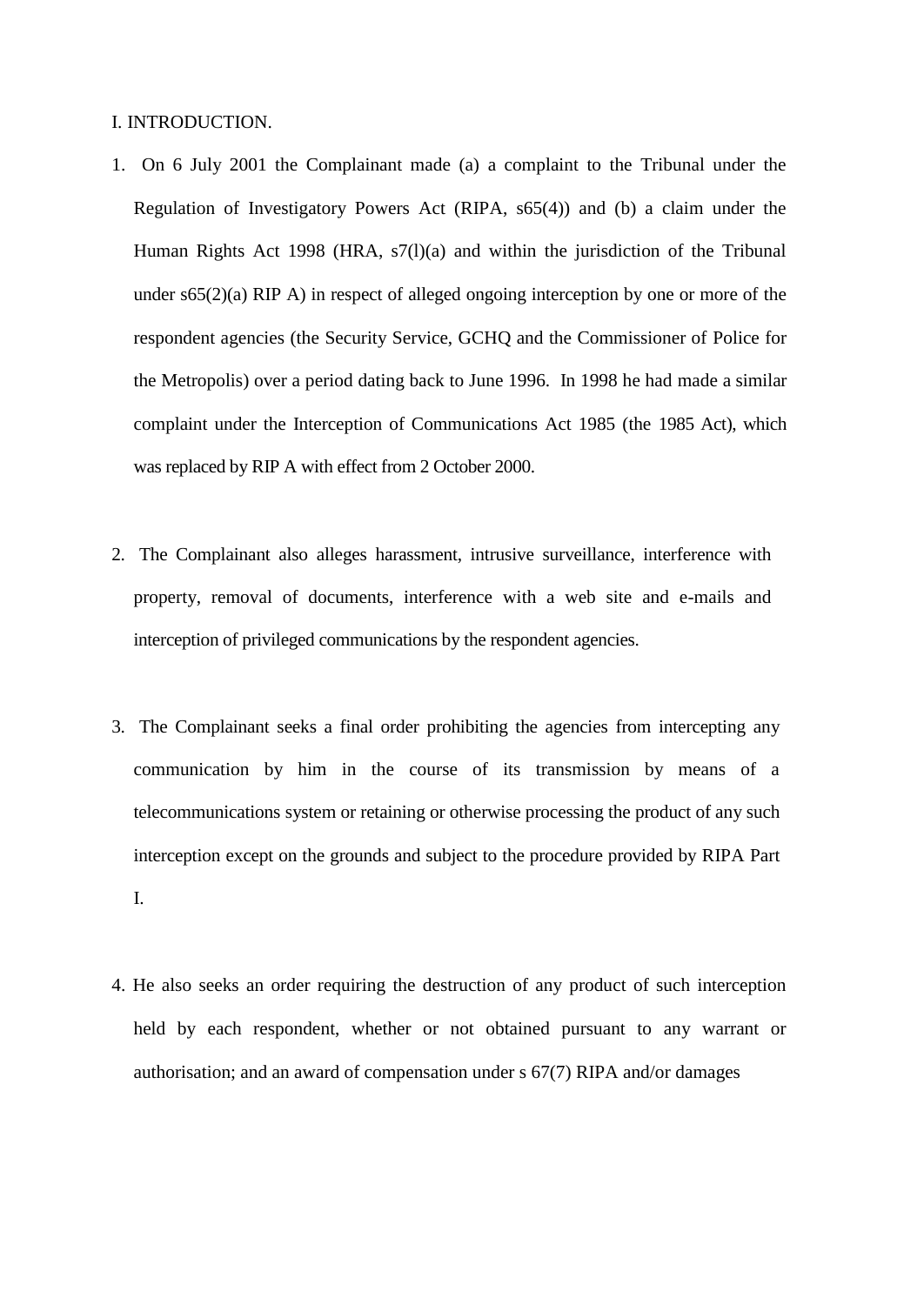sustained by the Complainant in consequence of the matters complained of.

- 5. Following written submissions from each side in 2003 the Tribunal made an order on 24 March 2004 for an oral hearing in public to hear legal argument from each side on specific issues of legal principle relevant to the determination of the RIPA complaint and the HRA claim. It was ordered that the hearing should be held together with the hearing of legal issues arising in Application No TPT/01/77.
- 6. No oral evidence was given on either side in public or in private at the hearing on 28 July 2004. The Tribunal does not consider it necessary to hear any oral evidence from the Complainant in order to make a determination. Very full written details have been supplied by him.
- 7. The Tribunal is able to rule on the issues, of legal principle without reference in the determination to any of the facts or evidence. The legal principles were argued by reference to the statutory provisions and the authorities concerning interception of communications.
- 8. The points raised concern the specific legal principles and propositions governing the determination of the complaint and the claim: the relationship between RIPA, the European Convention on Human Rights and the common law protection of privacy of communications: whether there is a common law right of privacy in public law and, if so, whether it is a fundamental or basic right attracting the application of the principle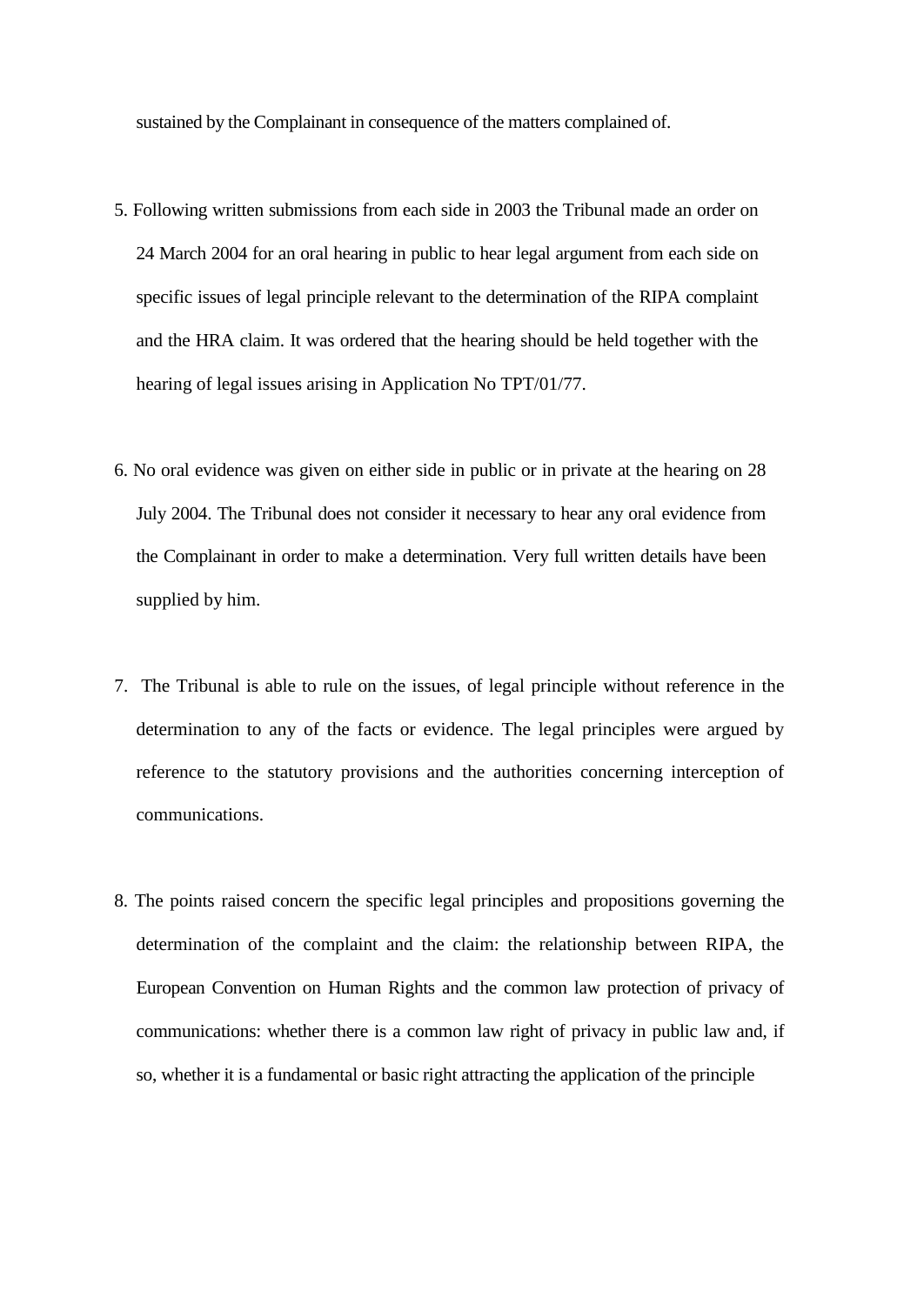of legality to the interpretation of RIP A; the principle of proportionality with regard to interference with the right; the application of RIPA to complaints and claims in respect of acts committed before 2 October 2000( the date on which RIPA and the HRA came into force); and whether an extension of time should be granted under s67(5) RIPA and s7(5) of the HRA.

9. Legal points were raised in the written submissions concerning the Data Protection Act 1998 and alleged breaches of it, but they were not pursued at the hearing and will not be dealt with in this determination.

### **II. COMMON GROUND.**

- 10. The exchange of written submissions ordered by the Tribunal narrowed the area of dispute between the parties, as they revealed the following measure of agreement on the relevant propositions and principles governing the determination of the complaint and the claim.
	- (1) Under s2 of the 1985 Act the Secretary of State had power to issue interception warrants if he considered that the warrant was necessary in the interests of national security, or for the purpose of preventing or detecting serious crime or for the purpose of safeguarding the economic well-being of the United Kingdom. In considering whether a warrant was necessary the Secretary of State had to consider whether the information which it was considered necessary to acquire could reasonably be acquired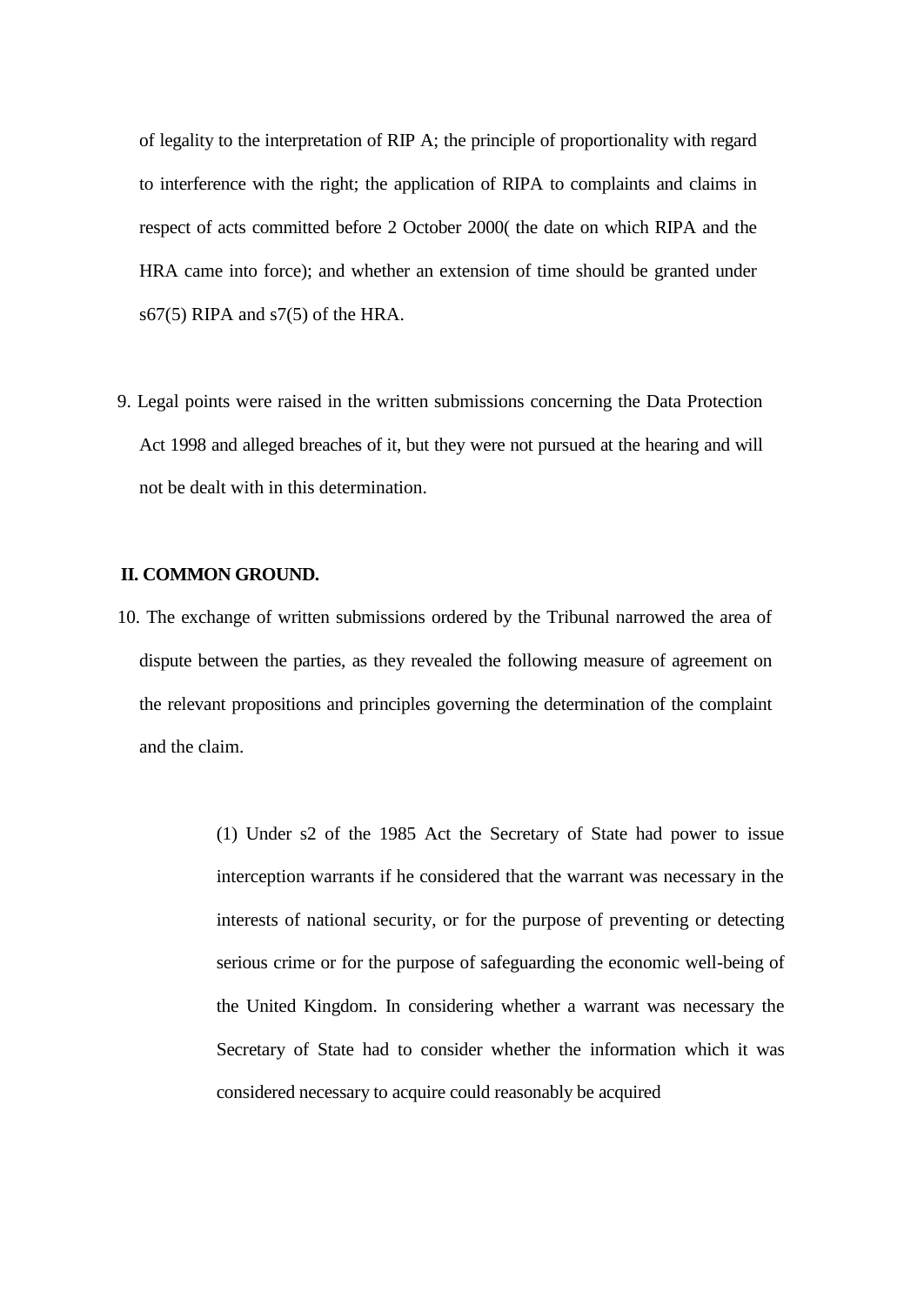by other means.

(2) The equivalent provisions in s5 RIPA provide that the Secretary of State shall not issue an interception warrant unless he believes that the warrant is necessary on similar specified grounds and that the conduct authorised by the warrant is proportionate to what is sought to be achieved by that conduct.

(3) Claims under the HRA  $(s7(1)(a))$  relying on a Convention right, such as the right to private life in Article 8, can only be brought in respect of conduct taking place on or after 2 October 2000.

(4) The Tribunal shall not consider or determine any complaint if it is more than 1 year after the taking place of the conduct to which it relates, unless the Tribunal is satisfied, having regard to all the circumstances, that it is equitable to do so: s67(5) RIPA. Similarly proceedings under the HRA (which are assigned to the Tribunal) must be brought before the end of 1 year from the date on which the act complained of took place, subject to extension for such longer period as the Tribunal considers equitable having regard to all the circumstances: s7(5) HRA.

(5) The Tribunal shall apply to the determination of a complaint and of a claim in relation to particular conduct the same principles which the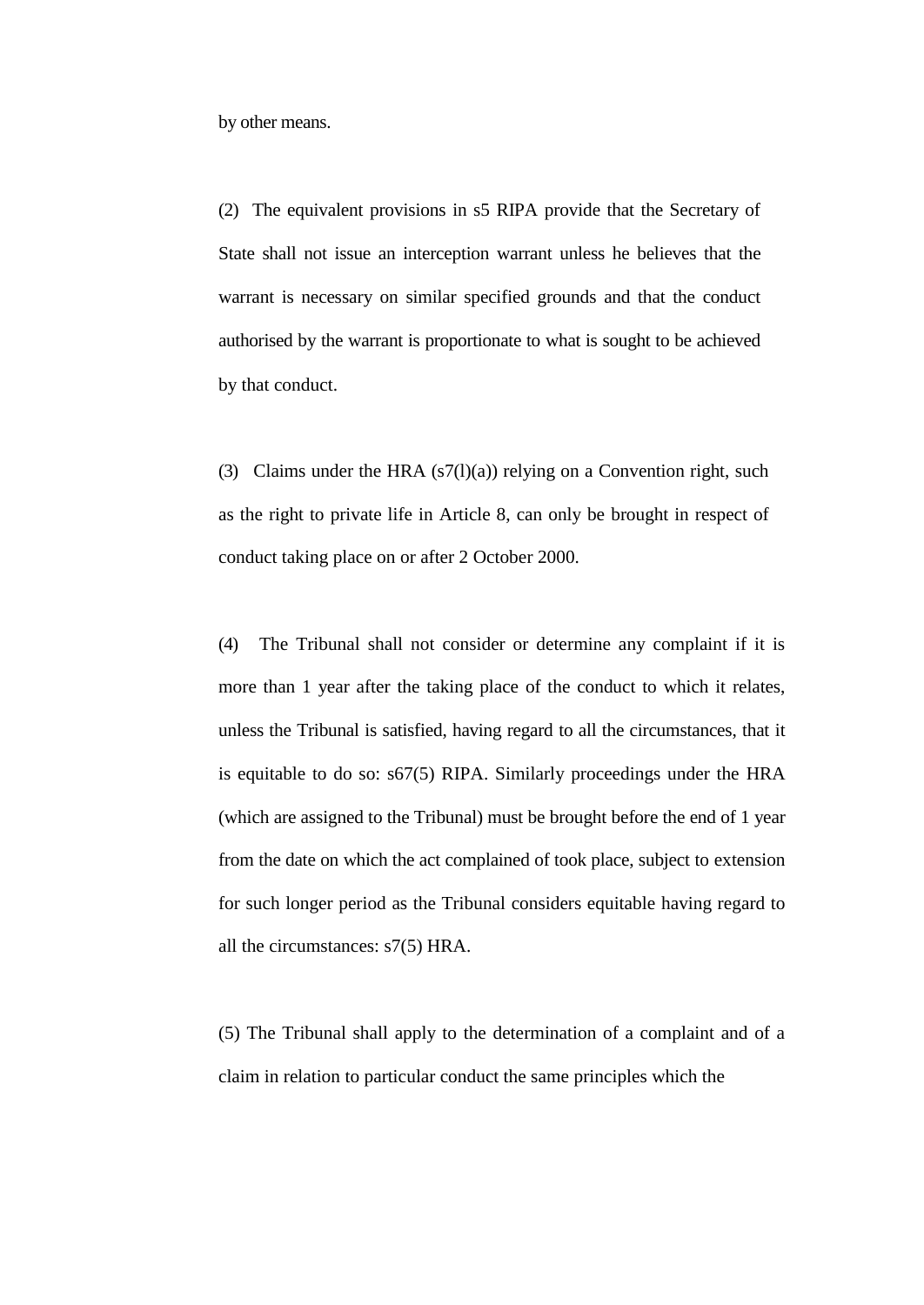Administrative Court would apply to the conduct in question on an application for judicial review: s67(2) and (3)(c) RIP A.

(6) Illegality is a head of judicial review. Illegality is established where the particular conduct is unlawful pursuant to s6(l) of the HRA by virtue of being incompatible with one or more of his Convention rights and the respondents cannot rely on s6(2) of the HRA.

(7) Illegality, as a head of judicial review, is established if the conduct in question violates any common law right to privacy of communications that the Complainant enjoys, so far as those rights are recognised and protected by public law.

(8) If the Complainant succeeds in establishing that any conduct to which he was subjected by or on behalf of the respondent agencies was not a proportionate interference with his rights under article 8 of the Convention, and the respondent agencies fail to bring any such conduct within  $s6(2)$  of the HRA, then the Complainant is entitled to succeed to that extent in his HRA claim and in his complaint, subject to questions of (a) the jurisdiction of the Tribunal over conduct before 2 October 2000 and (b) the grant of an extension of time where there has been noncompliance with time limits.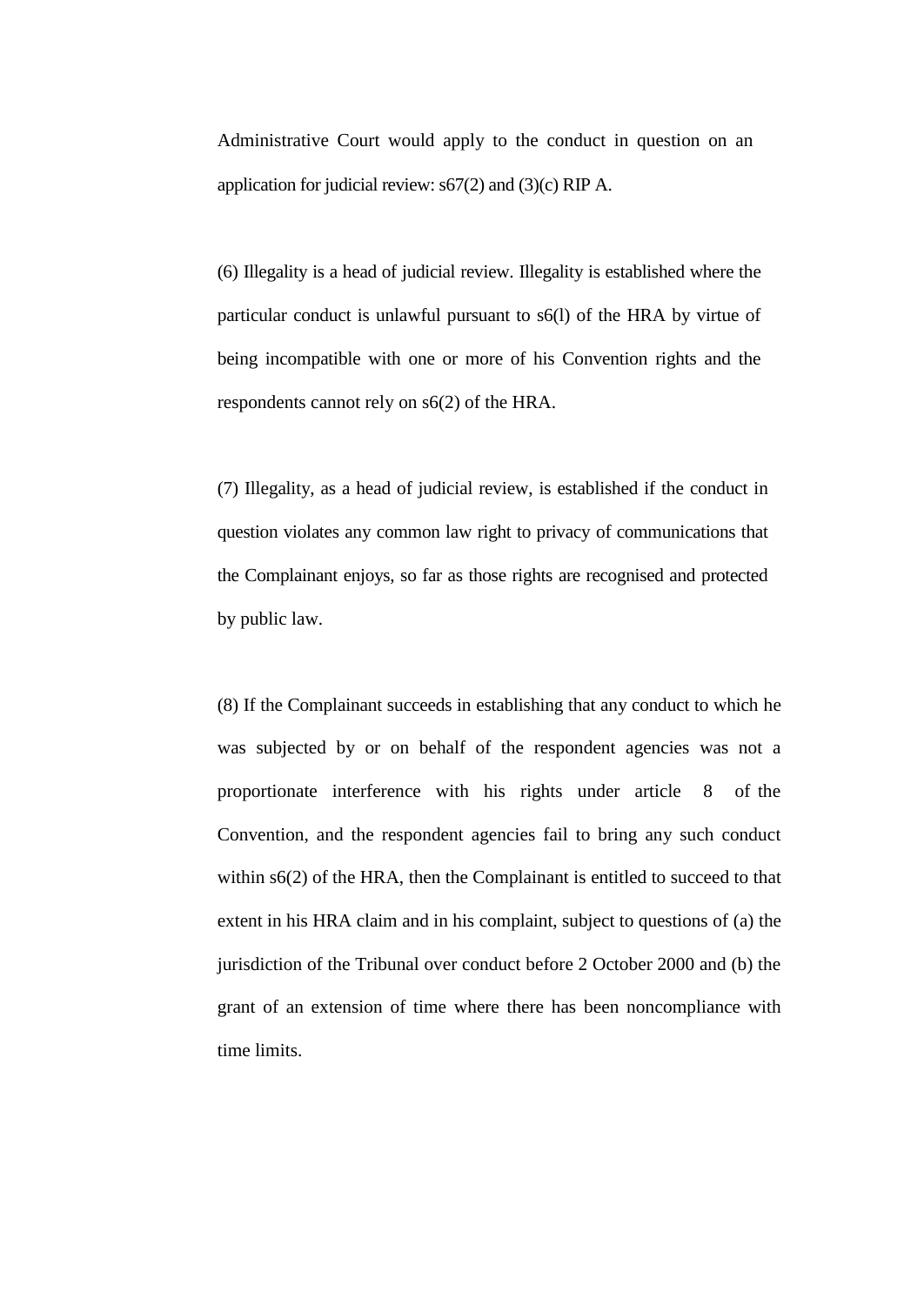(9) If the Complainant establishes that any of the conduct complained of after 2 October 2000 resulted in a breach of his article 8 right, then he is entitled to have that complaint and claim upheld in relation to that conduct under  $s67(2)$  and  $s67(4)$  RIP A.

# **III. PRINCIPLE OF LEGALITY AND COMMON LAW PRIVACY RIGHTS IN PUBLIC LAW.**

- 11. The determination of the Tribunal on this point is that the Complainant has failed to establish that there is in public law a fundamental or basic common law right of privacy of communications. On this basis it follows that the principle of legality is not available to the Complainant for the interpretation of the 1985 Act in support of the complaint of interception with communications pre-2 October 2000.
- 12. The principal area of contention concerns the existence of a common law right of privacy in public law. The Complainant submitted that there is such a right, which is entitled to protection on the same basis as other fundamental rights analogous to and informed by the Convention rights. He invokes for its protection the principle of legality, as expounded by Lord Hoffmann in **R v. Secretary of State for the Home Department, ex parte Simms and O'Brien** [2002] 2 AC 115 at 131E-G **(Simms).** That was a case on freedom of expression between convicted prisoners and journalists and examination of prisoners' privileged communications. The principle of legality affects the interpretation of legislation in the context of fundamental or basic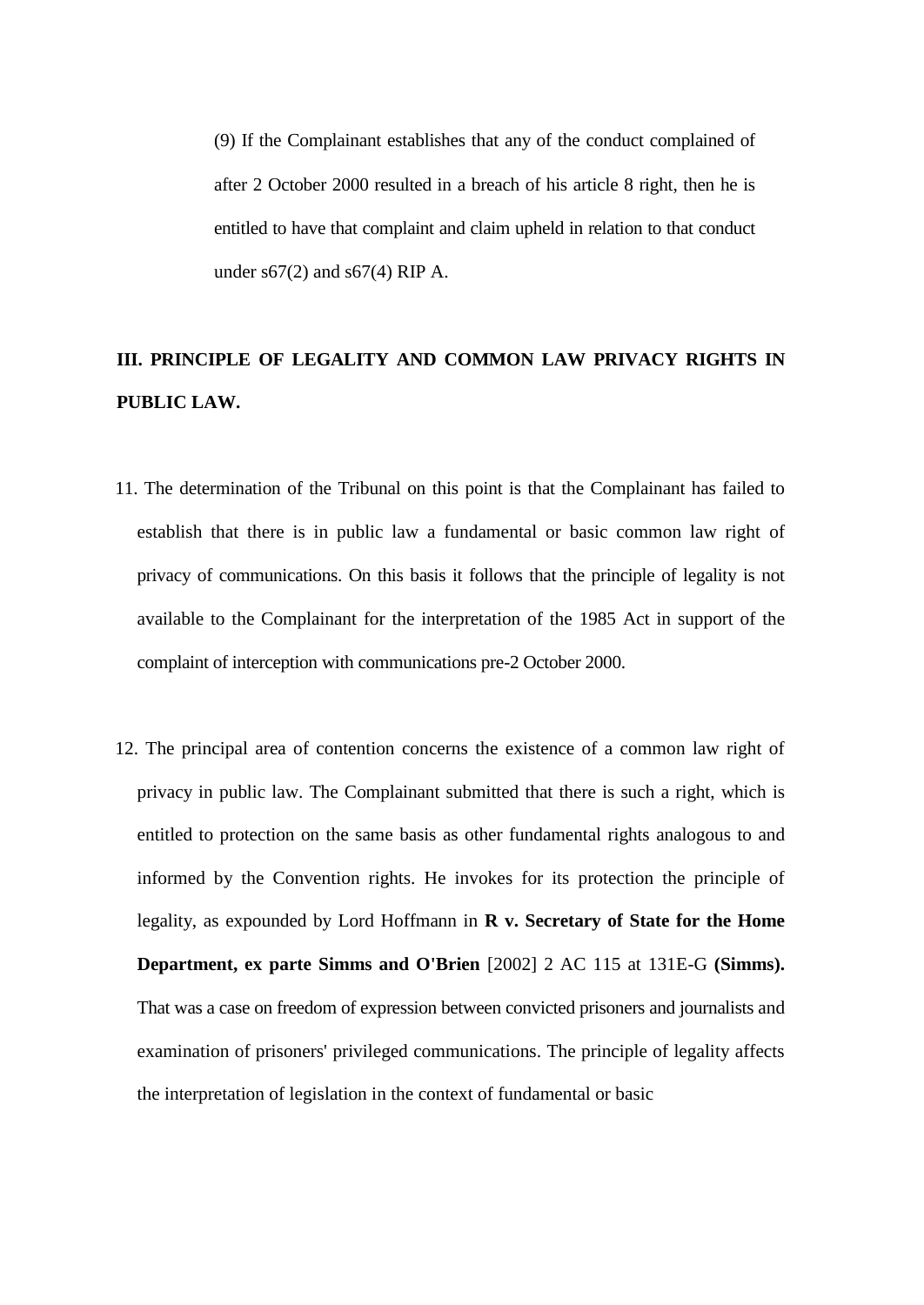constitutional rights, such as freedom of speech, the right of access to the courts and, it is asserted, the right to private life:

> "....the principle of legality means that Parliament must squarely confront what it is doing and accept the political cost. Fundamental rights cannot be overridden by general or ambiguous words. This is because there is too great a risk that the full implications of their unqualified meaning may have passed unnoticed in the democratic process. In the absence of express language or necessary implication to the contrary, the courts must presume that even the most general words were intended to be subject to the basic rights of the individual."

- 13. It is submitted on behalf of the Complainant that, applying the principle of legality, s3(l) of the 1985 Act should be read as limiting a warrant granted under it to conduct which interferes with the common law privacy right only so far as it is proportionate.
- 14. It was made clear that the Complainant did not accept that the agencies had the necessary authorisation of a warrant under the 1985 Act when interfering, if they did, with his right of privacy. It was submitted that, if investigation revealed that there was such interference and that there was no warrant under the 1985 Act, the Complainant was entitled to succeed by reason of breach of the claimed right of privacy of communications and that reliance on the application of the principle of legality for the interpretation of legislation was unnecessary.
- 15. The issue whether there was at common law a relevant fundamental or basic right to privacy available in public law against public authorities is specially relevant to complaints of conduct pre-2 October 2000, which it is agreed cannot be challenged on Convention and HRA grounds.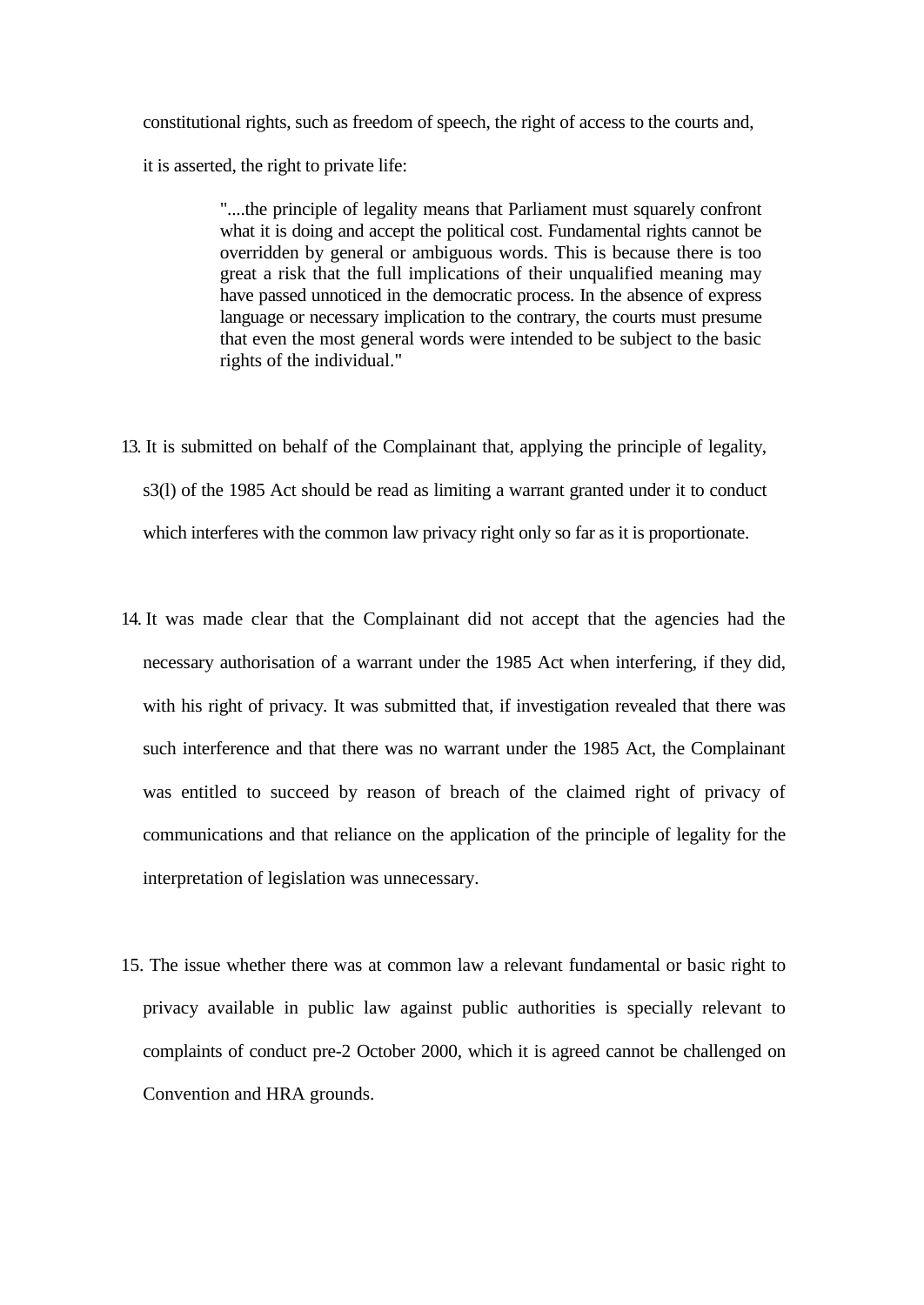- 16. Common law rights are not co-extensive with Convention rights, which are supplemental to common law rights and do not retrospectively apply to the conduct of the respondent agencies.
- 17. The Complainant cited authorities for the proposition that a general public law right to privacy or the right to private life as a fundamental right or basic common law right which engages the principle of legality in public law. the cases cited were: Simms; R( Daly) v Secretary of State for the Home Department [2001] 2 AC 532, a case on freedom of expression, as regards which right the English courts have held that there is no difference between the common law position and the right in article 10 of the Convention; and R v. Chief Constable of North Wales Police ex parte Thorpe [1999] QB 396 and R v. A Local Authority in the Midlands ex parte LM[[2000] 1 FLR 612, both cases concerning challenges on Wednesbury grounds to the official disclosure of information (e.g. by the police or by a local authority), of convictions in the one case and of unproven allegations in the other, about the sexual abuse of children, in which article 8 was referred to, but no mention was made in either case of a fundamental or basic right of privacy in public law or of engagement with the principle of legality.
- 18. Indeed, there is authority against a general common law right to complain of interception of communications: see **Malone v. Metropolitan Police Commissioner** [1979] 1 Ch 344, in which it was held that statutory authority was not required to carry out telephone tapping. This led to the regime of statutory regulation established by the 1985 Act, after the ruling of the Strasbourg Court in Malone, and continued by RIPA. The correctness of **Malone** was not doubted by the House of Lords in their recent decision in **Wainwright v. Home Office** [2004] 2 AC 406 at paras 26-31, in which it was confirmed that there is no general common law right to privacy in private law. This is in contrast to the right to free speech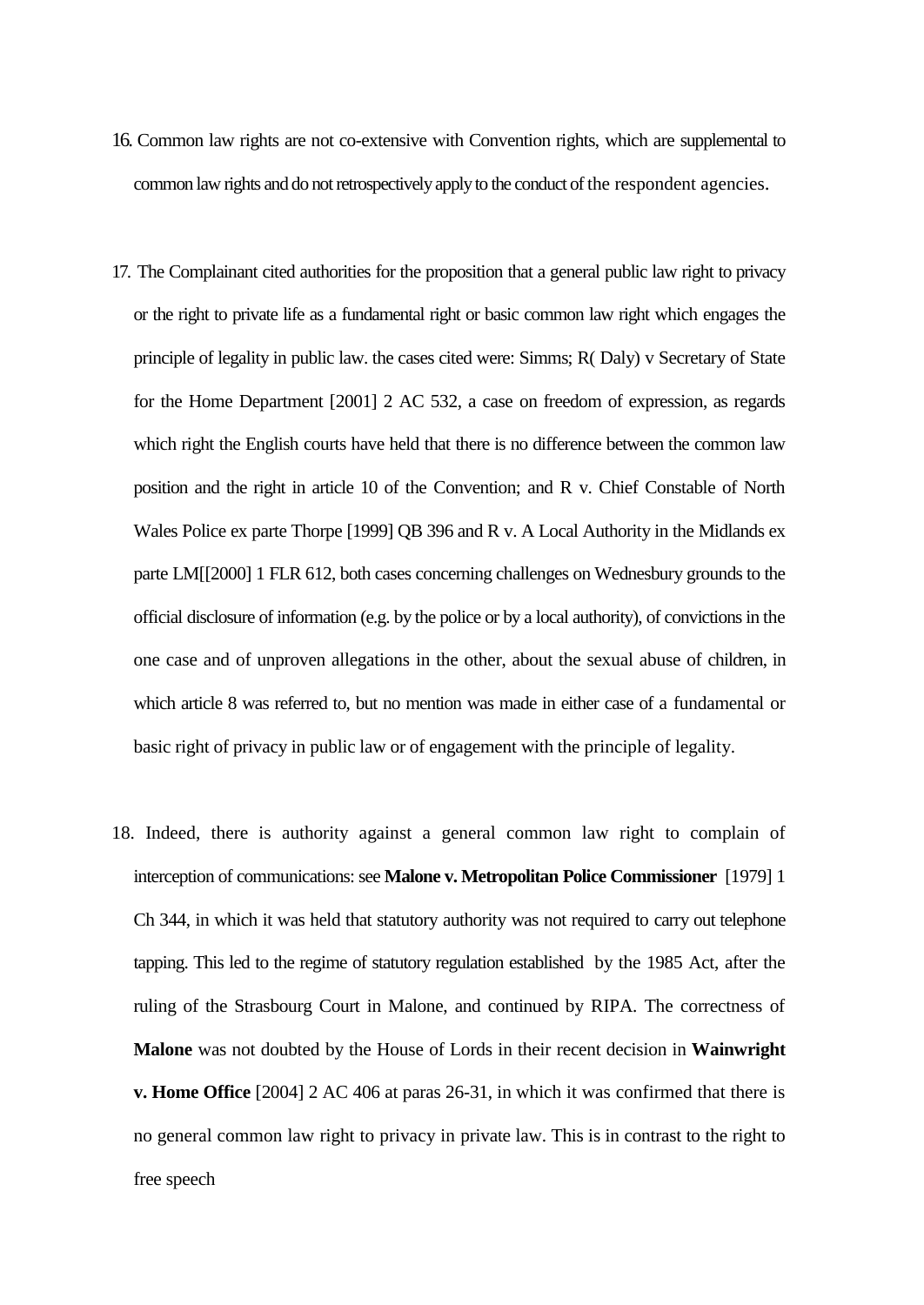at common law, which has been held to reflect the Convention right to freedom of expression in article 10.

19. It was held in **Malone** that it was not unlawful at common law to conduct telephone interception. The requirement for authorisation was introduced by the 1985 Act, as there was no pre-existing right at common law to complain of unauthorised interception.

### **III. PROPORTIONALITY AND THE COMMON LAW.**

- 20. The determination of the Tribunal on this point is that the principle of proportionality does not apply to the review of the legality of interception of communications before 2 October 2000. The appropriate ground of judicial review of such conduct is that of illegality or irrationality.
- 21. It is common ground that, if a common law privacy right exists as a fundamental or basic right so that the principle of legality applies, for example, to the Secretary of State's power to issue interception warrants under s2 of the 1985 Act, interference with the right must be necessary and the power to issue an interception warrant would not have extended to the issue of a warrant which sanctioned a disproportionate interference with the right.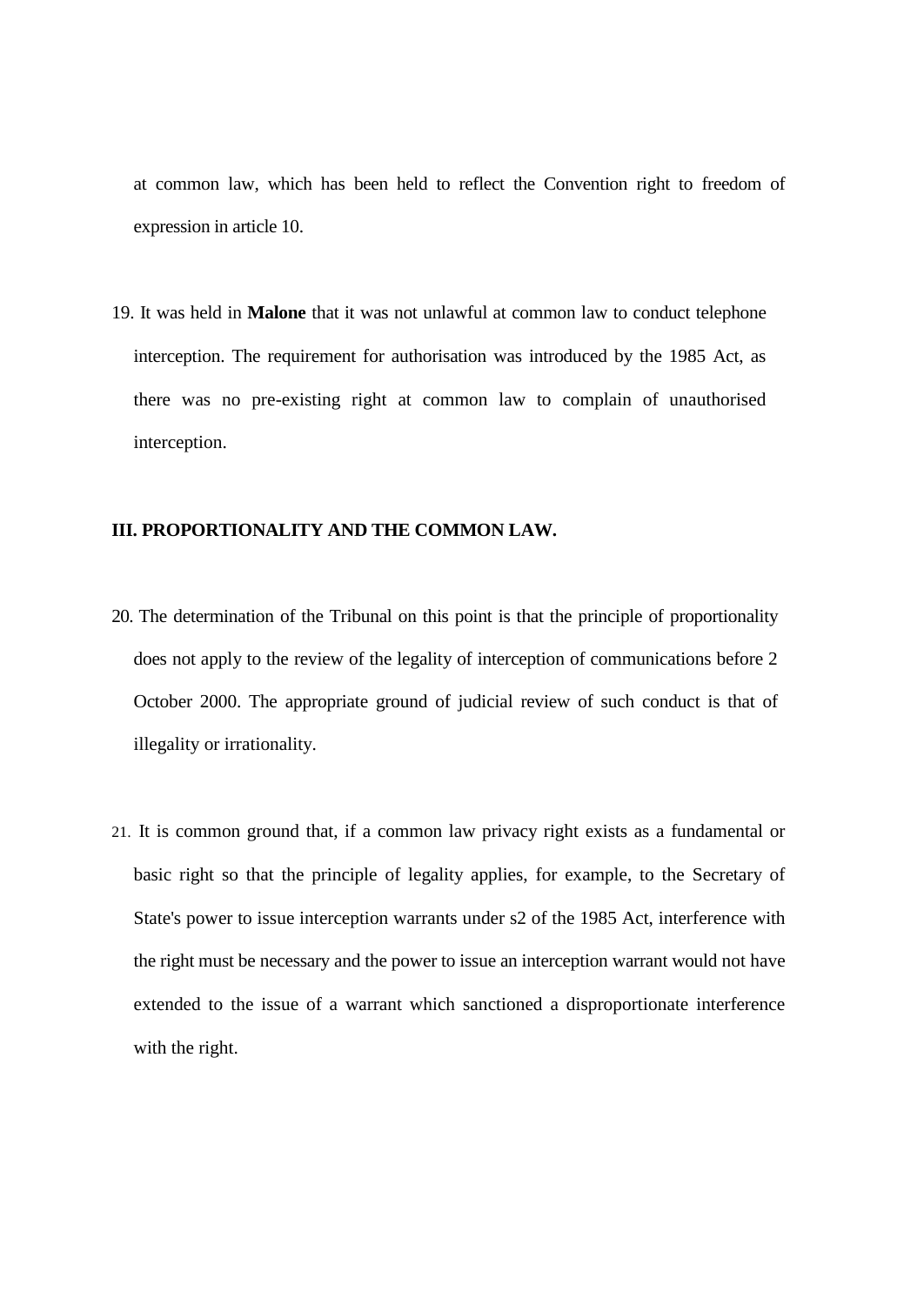- 22. The principle of proportionality does not, however, apply to the pre-2 October 2000 conduct of the respondent agencies. For the reasons already given the principle of legality is not engaged, as the relevant right did not exist as a fundamental or basic right. Proportionality review is not available for pre-2 October 2000 conduct, which is reviewable on **Wednesbury** grounds only.
- 23. After 2 October 2000 proportionality can be applied to the issue and construction of warrants by virtue of the terms of s5 RIPA itself and by reference to Article 8(2) without the need to consider the common law position.

#### **IV. CONDUCT PRE-2 OCTOBER 2000.**

- 24. The determination of the Tribunal on this point is that, subject to the question of noncompliance with time limits discussed below, the Tribunal has jurisdiction to investigate a complaint in respect of interception of communications before 2 October 2000, if it was a complaint that could have been made under the 1985 Act to the Interception of Communications Tribunal, to which jurisdiction the Tribunal succeeded under RIPA, but it has no jurisdiction to adjudicate on a claim under the HRA  $(s7(1)(a)$ in respect of such conduct.
- 25. It is common ground that in the case of conduct on or after 2 October 2000 the Complainant can rely on the Convention right if the conduct amounts to an interference with the right, which is not a proportionate means of serving a legitimate aim. The issue is whether the Tribunal has jurisdiction to determine complaints and claims relating to conduct occurring before RIP A came into force (2 October 2000). A distinction should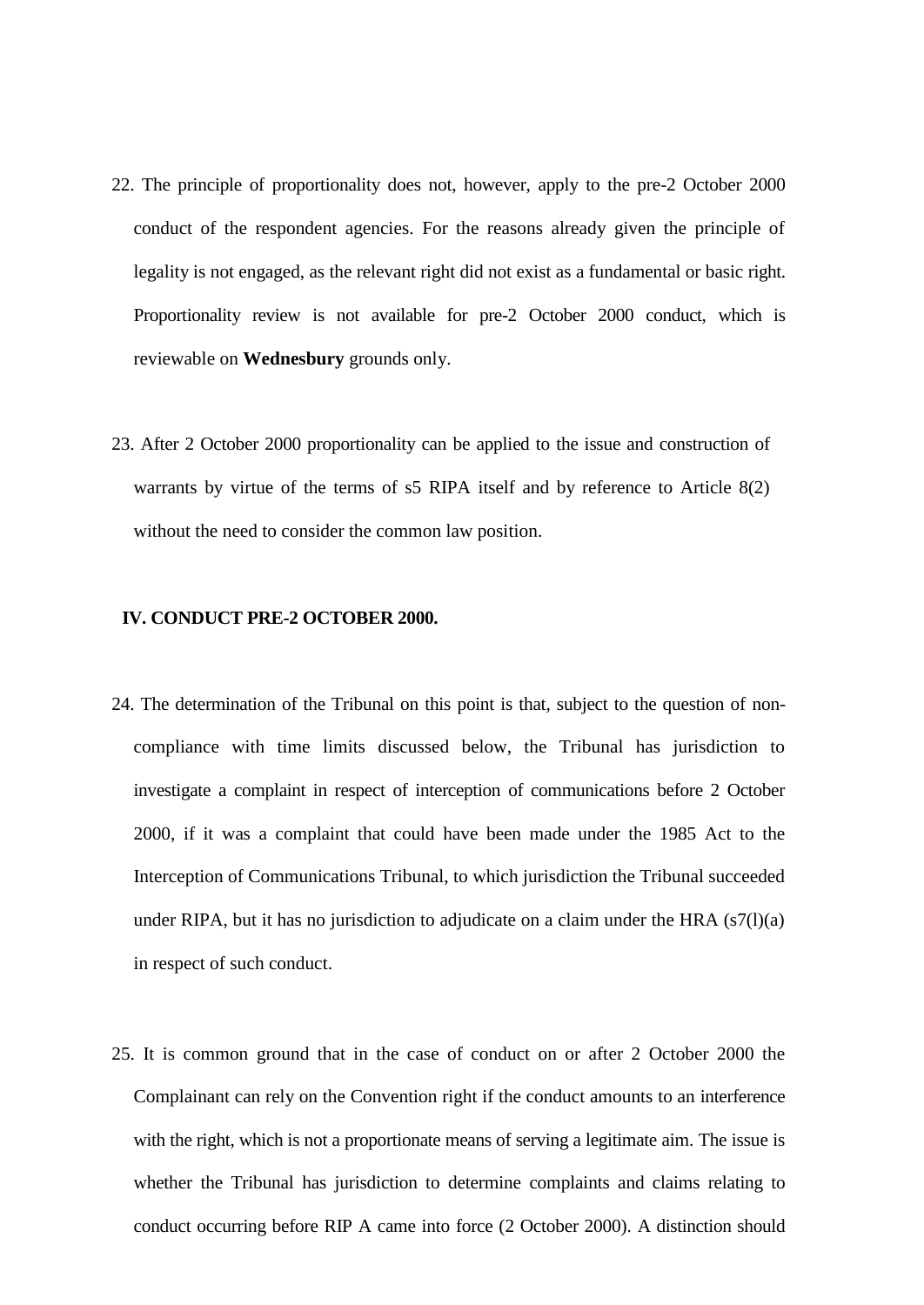be drawn between (a) common law rights and Convention rights and between (b) complaints under RIPA and claims under the HRA assigned by RIPA to the Tribunal.

- 26. As already noted, it is agreed that the Convention right to privacy cannot be invoked in respect of pre-HRA conduct, so as to make something that was lawful when it was done pre-HRA retrospectively unlawful.
- 27. The tribunal has jurisdiction to consider complaints under s65(4) relating to pre-RIPA and pre-HRA conduct, subject to the question of extension of time, if the conduct can be characterised as unlawful at common law, that is the illegality ground of judicial review. The dispute is, as seen above, whether on arguments based on the principle of legality, the right to privacy of communications was protected by public law and whether the principle of proportionality applies.
- 28. No claim can be made in respect of pre-HRA conduct under  $s7(1)(a)$ , which is not retrospective. Such a claim can only be dealt with under the ordinary rules of domestic public law, such as the head of irrationality

### **V. OUT OF TIME COMPLAINTS AND CLAIMS AND EXTENSIONS OF TIME.**

29.The determination of the Tribunal on this point is that, in respect of conduct occurring more than 12 months before the complaint and claim were made, they are out of time, but that an extension of time should be granted under s67(5) RIPA and s7(5) of the HRA.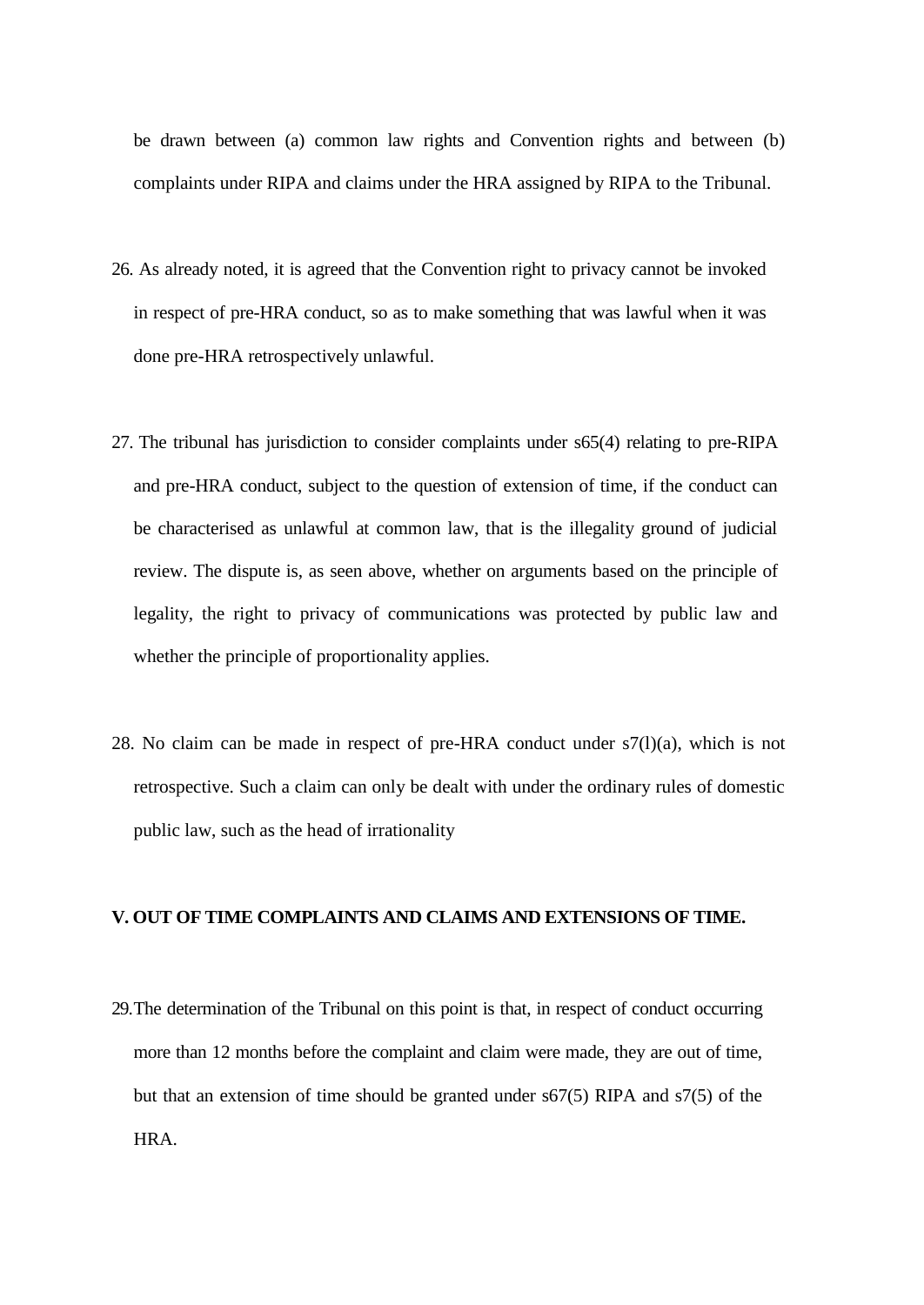- 30. The complaints of pre-RIPA conduct date back to June 1996 and are clearly out of time. In exercising the discretion to grant an extension of time it is relevant to have regard to the length of the period of delay, the reasons given for the delay and the balance of prejudice. The respondent agencies made no submissions on the point, other than to state that they were content to leave the question whether to extend time to the discretion of the Tribunal.
- 31. It was submitted on behalf of the Complainant that there has been an alleged continuous course of conduct by the respondent agencies; that he had not been inactive, as he complained of the substance of the conduct through a variety of forums prior to commencing these proceedings; that the conduct pre-dating 6 July 2000 did not differ fundamentally from that falling within the 1 year period; that the respondent agencies would not be prejudiced by the investigation into the conduct at the earlier period.
- 32. In the circumstances summarised in paragraph 31 the Tribunal considers that it is equitable to extend the time limit for the complaint and the claim.

### **VI. RESULT**.

- 33. Accordingly the determination of the Tribunal is that, in relation to the complaints and the claims in this case-
	- (1) It should apply the principles set out in Section II above;
	- (2) There is in public law no fundamental or basic common law right of privacy